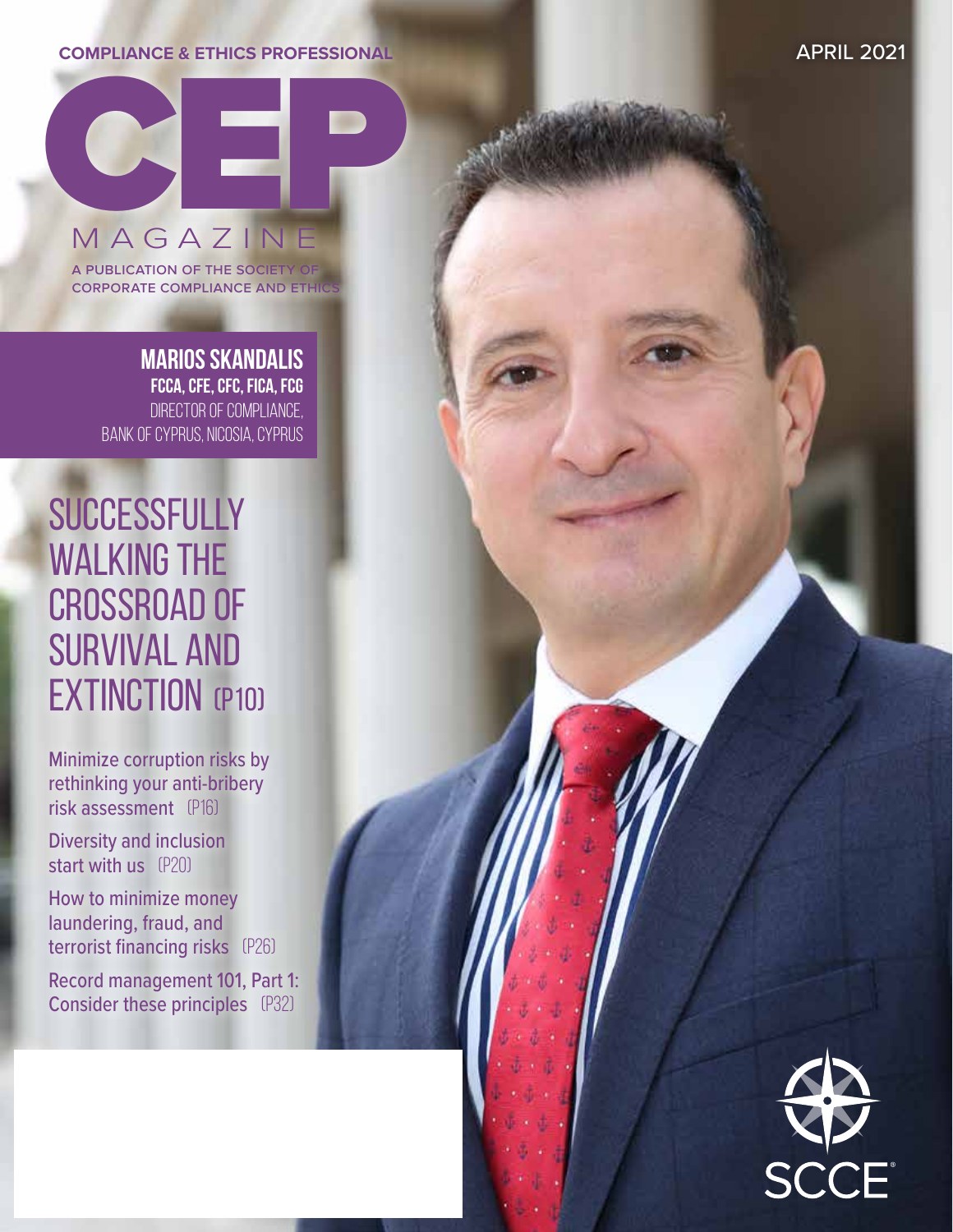

HOW TO MINIMIZE **MONEY** LAUNDERING, FRAUD, AND TERRORIST FINANCING RISKS by Mónica Ramírez Chimal



## **Mónica Ramírez Chimal** MBA

*(mramirez@asserto.com.mx) is Partner and Founder of consulting firm Asserto RSC in Mexico City, Mexico.*

**M**oney laundering, fraud, and terrorist financing — no one wants to be involved in these crimes, not even by accident. The consequences are momentous! The impact on the company's or involved person's reputation and image can last for years.

So how can an organization avoid being a participant in money laundering and terrorist financing, or becoming the victim of fraud itself? In order to protect the company from these crimes, you need to learn what these concepts are so that key effective controls can be reallocated or set.

#### **Basic concepts**

To define the aforementioned concepts simply, *money laundering* is the process of making "dirty" money — profit from illegal or illicit activities — appear clean. *Terrorist financing* is to provide financial

support to terrorists, which can involve cash and any other type of asset. *Fraud* is the act of intentional deception intended to result in financial or personal gain. As you can see, the three concepts are different, but they have common factors:

- ◆ **Complexity**: All these crimes seek to be anonymous. Obvious, right? No one wants to be known as a launderer, fraudster, or a person who supports terrorism. Therefore, the person who commits these crimes will do it in a way that is complex, using other people (front men), several companies, different schemes, many layers, etc. — anything that helps create distance between the person and the crime.
- ◆ **Money and assets**: Of course, all these crimes involve cash and/or assets. For money laundering, intensive cash businesses are ideal since large amounts of money can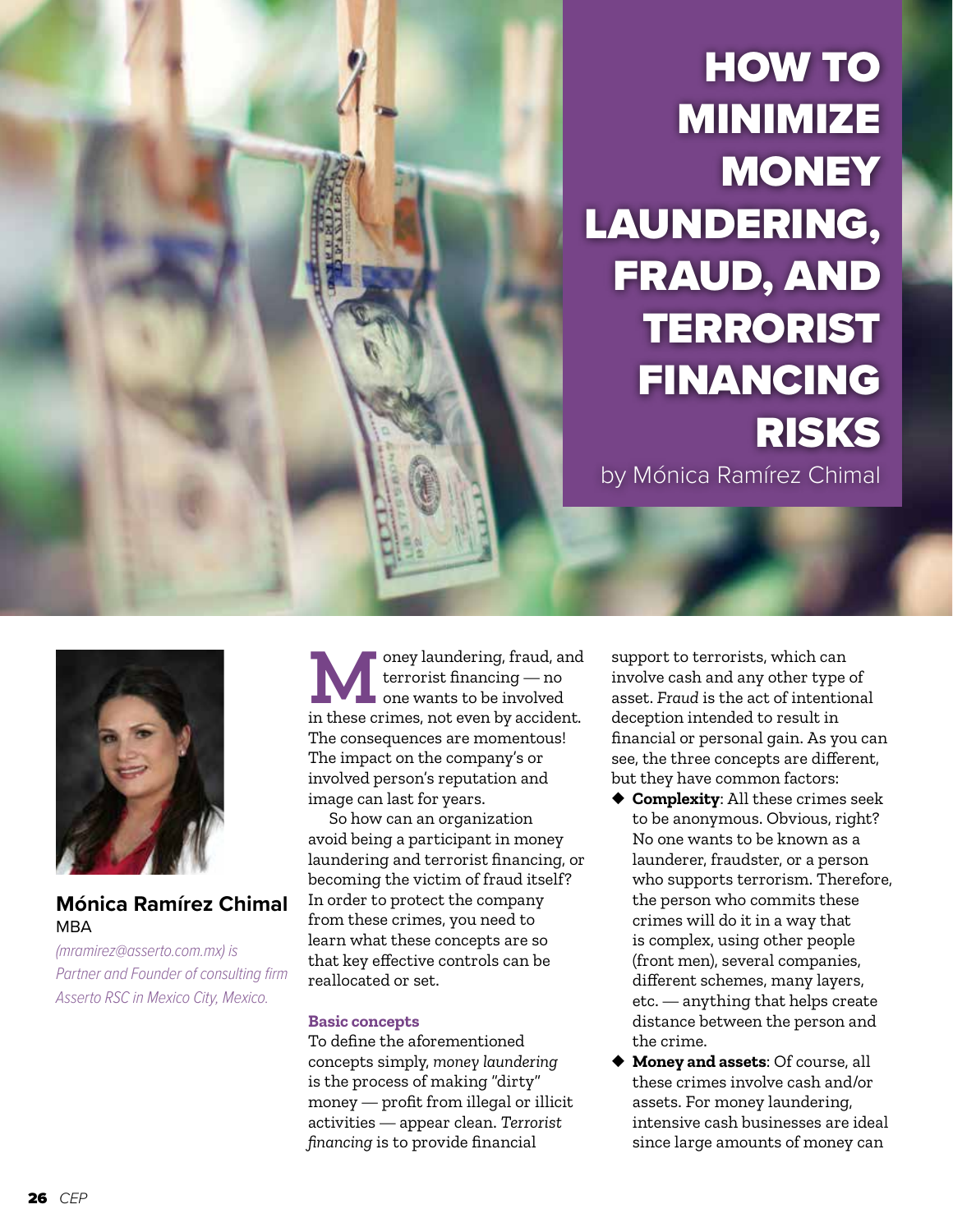be laundered with relative ease. For terrorist financing, cash is needed, but large amounts aren't. Fraud, on the other hand, can involve cash, assets, and — contrary to the other crimes — even confidential information.

◆ **Creativity**: Every case of money laundering, terrorist financing, and fraud is unique, so the success of the crime depends on the sophistication and creativity of the criminal.

## **Key controls**

There are many controls to prevent, deter, or detect money laundering, fraud, and terrorist financing. Some controls are more directly related to one crime, and others can be applied to all three. Here are the most effective controls.

## **Know your people**

Know your customers, third parties, and employees. The criminal knows that companies don't always vet properly, so they take advantage. This is one of the main failures that contributes to the continuance of these crimes.

## **Know your customer (KYC)**

Not knowing the customer leads to the abusive use of front and shell companies by criminals. Here are three basic and effective controls:

1. **Meet the customer in person at least once.** Consider that people can act as front men for criminals or use stolen identities. Meeting customers in person helps you confirm that they exist. Compare the customer's ID photo against the person in front of you, and compare the signature on the ID against the signature on the document. These tiny details

can help you mitigate fraud and money laundering risks.

- 2. **Pay attention to nonverbal language.** Is the customer nervous? Do they have to check in with someone else to answer questions? Do you feel that something is not right? You do not have to be in law enforcement to detect something unusual. Pay attention to the details and trust yourself.
- 3. **Monitor the customer's activity.** Using what customers tell you, determine their profile to give you a better idea of what to expect. For example, if a customer told you they do business in Mexico, Spain, and Dubai, it would be unexpected if they start doing business in Brazil. Ask for the reason. Does the answer make sense? Is it reasonable? If not, it could be a red flag. Only time will tell if that person told you the truth. Monitoring your customer will help you prevent nasty surprises, like if that person is using your company to send money to terrorist groups.

## **Know your third parties (KYT)**

You should not neglect knowing and reviewing what a provider, supplier, distributor, or agent is doing. Keep in mind that they are working for your company and essentially representing it. So, take your time to:

◆ **Make unexpected business visits.** This will help you identify shell and front companies and even slavery risks. And when you visit, ask yourself: Does the operation make sense? Do the facilities comply with all needed measures? Do the employees

look well? Observe these things. By doing so, you are minimizing money laundering, fraud, and terrorist financing risks.

◆ **Compare the vendor's database against customer and employee data.** Are there any matches? Criminals incorporate companies by using relatives, friends, or representatives, so some individuals share the same address or last names. Look for matches to avoid fraud procurement and money laundering.

Every case... is unique, so the success of the crime depends on the sophistication and creativity of the criminal.

## **Know your employee (KYE)**

Employees are the best and most important asset any company has, because they can protect it. They are natural gatekeepers if they are happy in the company. Therefore, it is important that companies verify whom they are going to hire and the employees they already have.

◆ **For new employees, call former bosses to learn about a person's development and behavior traits.** Do not rely on human resources, because they are going to give you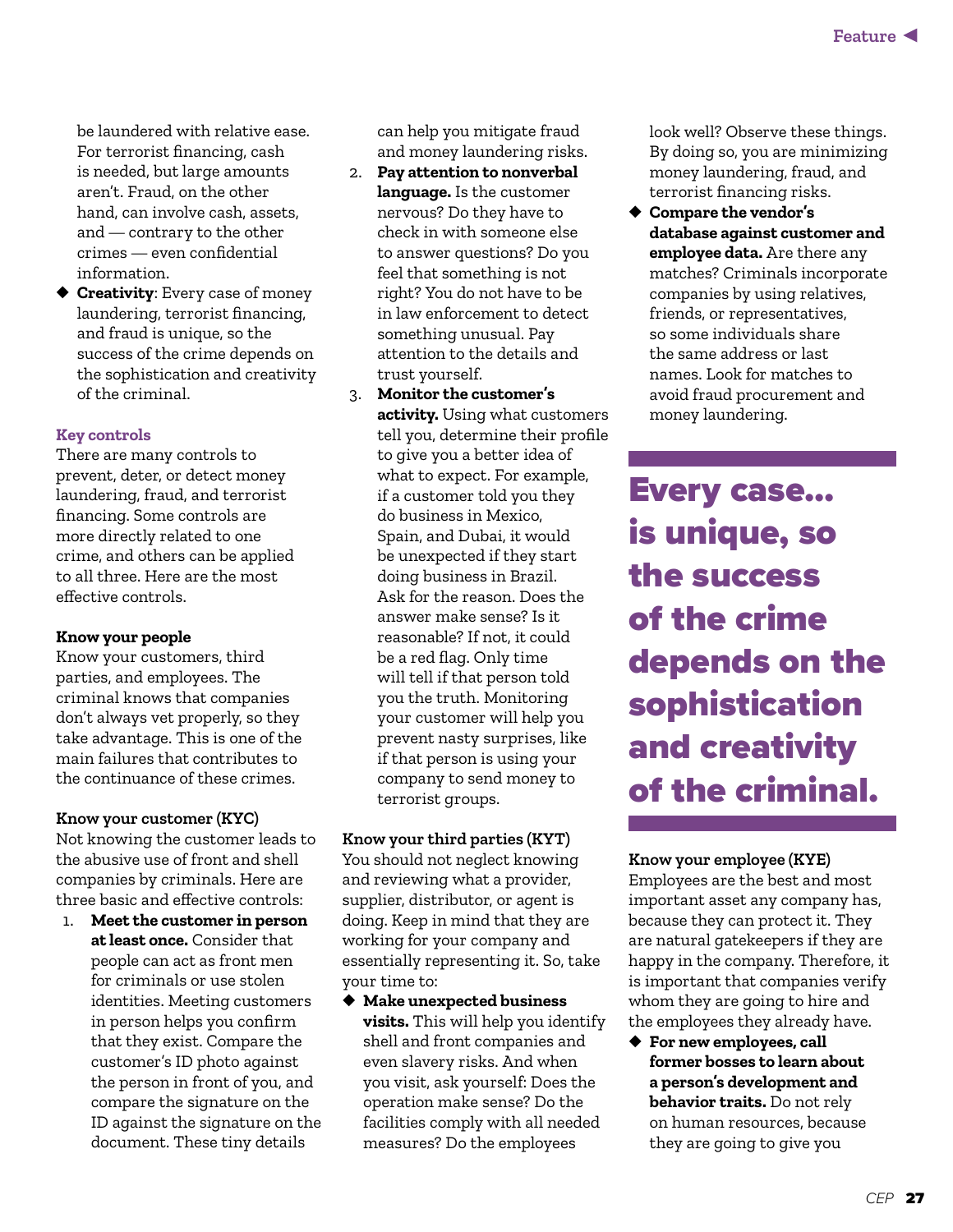what is in the employee's file. It is better to invest time and get to know, firsthand, a person's work history. One of the most fraudulent documents worldwide is the résumé. If you add to this that many companies avoid public exposure for financial scandals, then there's a good chance that a criminal could walk freely into your organization. Therefore, it is important to corroborate what the résumé reflects with a person who worked with the candidate. One call could save you from having criminals working in your company. Don't hesitate to do so!

◆ **For both new and current employees, monitor their social network accounts.** In Mexico, we have a saying: "The fish dies by its own mouth." Sometimes ego is bigger than intelligence, and people post what they have done without thinking of the consequences. "I already took revenge on my boss and stole from the company!" or, "I am big fan of ISIS," or, "Just for transporting a package, they gave me a lot of money!" These examples are all red flags that should prompt the company to initiate an investigation. Remember that all information on social media is public, so check social networks every now and then. Much information can be obtained.

Lastly, for everything the customer, third party, and employee has told you, ask for the documents to prove it. That is called evidence. And verify that each document is legitimate and not fake.

#### **Risk management**

By knowing which risk is most likely to occur and its impact, companies can prevent it from happening. Knowing which areas, assets, and personnel may be more prone to money laundering risk, fraud, and terrorist financing will help to verify that the controls already in place are effective or if new controls are needed. It all depends on the company's line of business and its processes. For example, if a company is small, it will very likely have a concentration of functions in one person. In this case, the risk of fraud is higher. A person who carries out payments and also authorizes them, without any supervision, has the perfect opportunity to steal money. Similarly, companies that don't know their customers personally and don't run a proper investigation before accepting large sums of money could easily be used to launder money. Also, money donated to a charity by a company could be the perfect front to finance a terrorist group.

Risk management plays a key role to prevent, deter, and detect potential crimes.1 It must be managed at a detailed level and updated at least once a year. Risks constantly change. What was a high risk yesterday could be a low risk today and vice versa. Risks do not disappear; they can only be minimized with effective controls, so companies should assess all the risks they are vulnerable to in order to avoid their materialization.

#### **Sanctions**

Companies must become more aware of how important it is to sanction in an adequate and timely manner.<sup>2</sup> Unfortunately, when there is a breach of the code of ethics or a policy, most

companies fire the employee or terminate their operations with the third party. The opportunity to continue committing the same crime is still there because the control weakness has not been corrected. Ineffective sanctions also contribute to impunity. And impunity leads to no one speaking up because they are too afraid. This happens for several reasons: fear of losing employment, fear of retaliation, fear that nothing will change. Do not let this happen! Companies must protect those who report and punish guilty parties fairly and within a reasonable amount of time — without exception. Just because a person holds a management position within a company should not mean that person is untouchable.

#### **Training**

Many companies see training as just another checklist item. It is often considered to be a burden, an expense, or something with little value. But training is highly related to the effectiveness of the employee. How else can they learn to detect fraud or a red flag for terrorist financing? Train your employees on a recurring basis and, if possible, with an external partner. This way, employees are more open, and best practices are also known. Every employee knows by heart their own processes, and if they also have training3 on money laundering, fraud, or terrorist financing risks, they can help to detect and prevent these crimes. Trained employees are the company's best defense — and investment.

#### **Core values**

We are all busy; it's easy to forget what we learned in ethics classes at university. Therefore, a refreshment